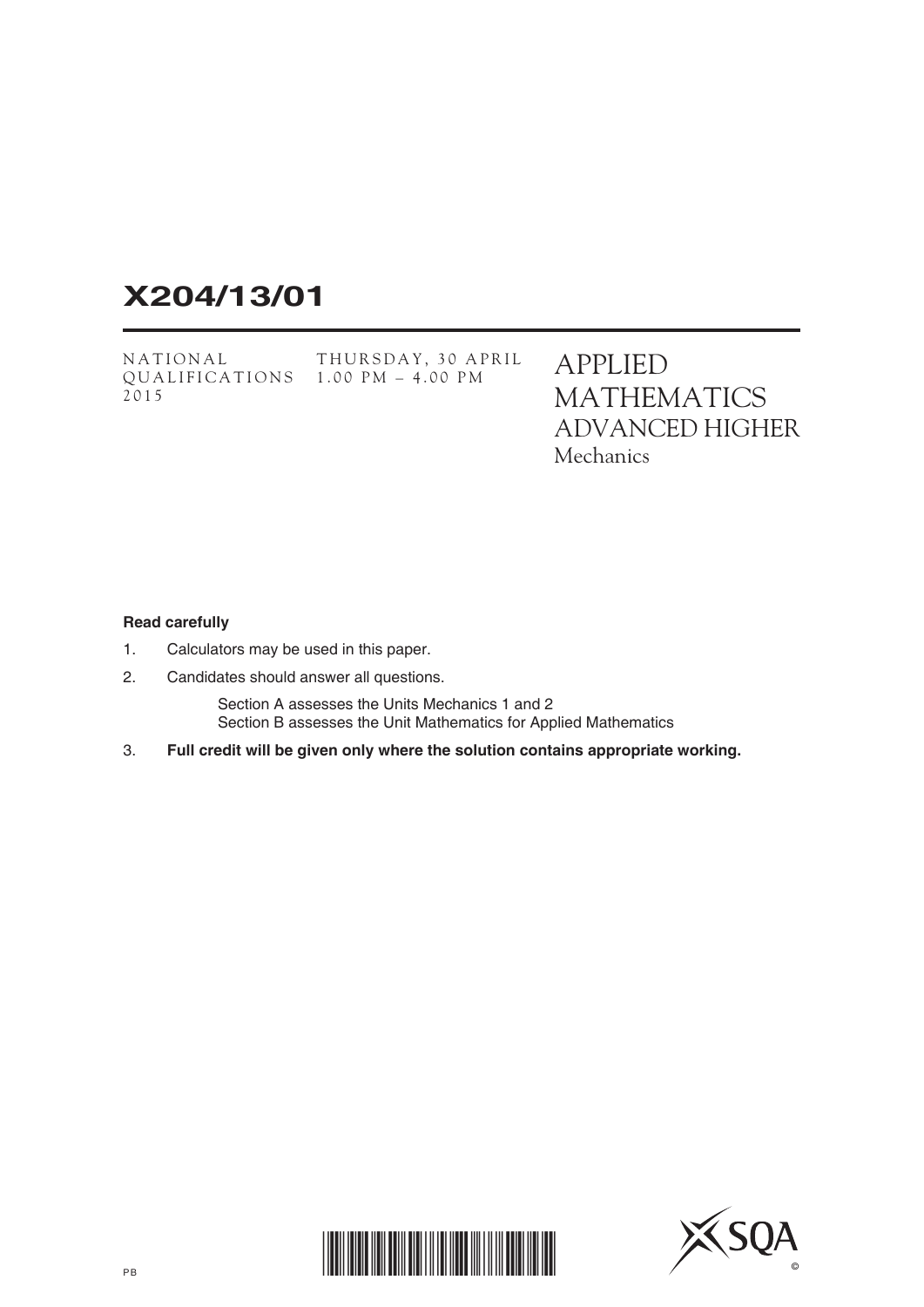## **Answer all the questions**

# Candidates should observe that  $g$  m s<sup>-2</sup> denotes the magnitude of the **acceleration due to gravity.**

## **Where appropriate, take its magnitude to be 9·8ms–2.**

**A1.** A shell of mass 20 kg is travelling in a horizontal plane along the line NP at  $100 \text{ m s}^{-1}$ . At P it breaks into 3 pieces A, B and C of masses  $12 \text{ kg}$ , 6 kg and  $2 \text{ kg}$ respectively. These pieces instantaneously travel as shown in the diagram.



Find the speed of A, and the size of angle  $\theta^{\circ}$ .

**A2.** An automated train is programmed to move from rest under constant acceleration to a maximum speed of  $20 \text{ m s}^{-1}$  in a distance of  $300 \text{ m}$ . It is brought to rest under uniform deceleration in 15 seconds. Two stations are 5 kilometres apart and the train is programmed to stop at each station.

Find the time taken to travel between the two stations.

**A3.** A catapult consists of an elastic string of natural length 40 cm and modulus of elasticity 25 N. One end of the string is fixed to A and the other to B, with AB of length 20 centimetres.

 A particle of mass 20 g is held in the middle of the string and the string pulled back to P.

 It is held at rest with PC of length 24 centimetres. A, B, P and C all lie on the same horizontal plane. The particle is then released.

Find the speed with which it passes through C.



**5**

**5**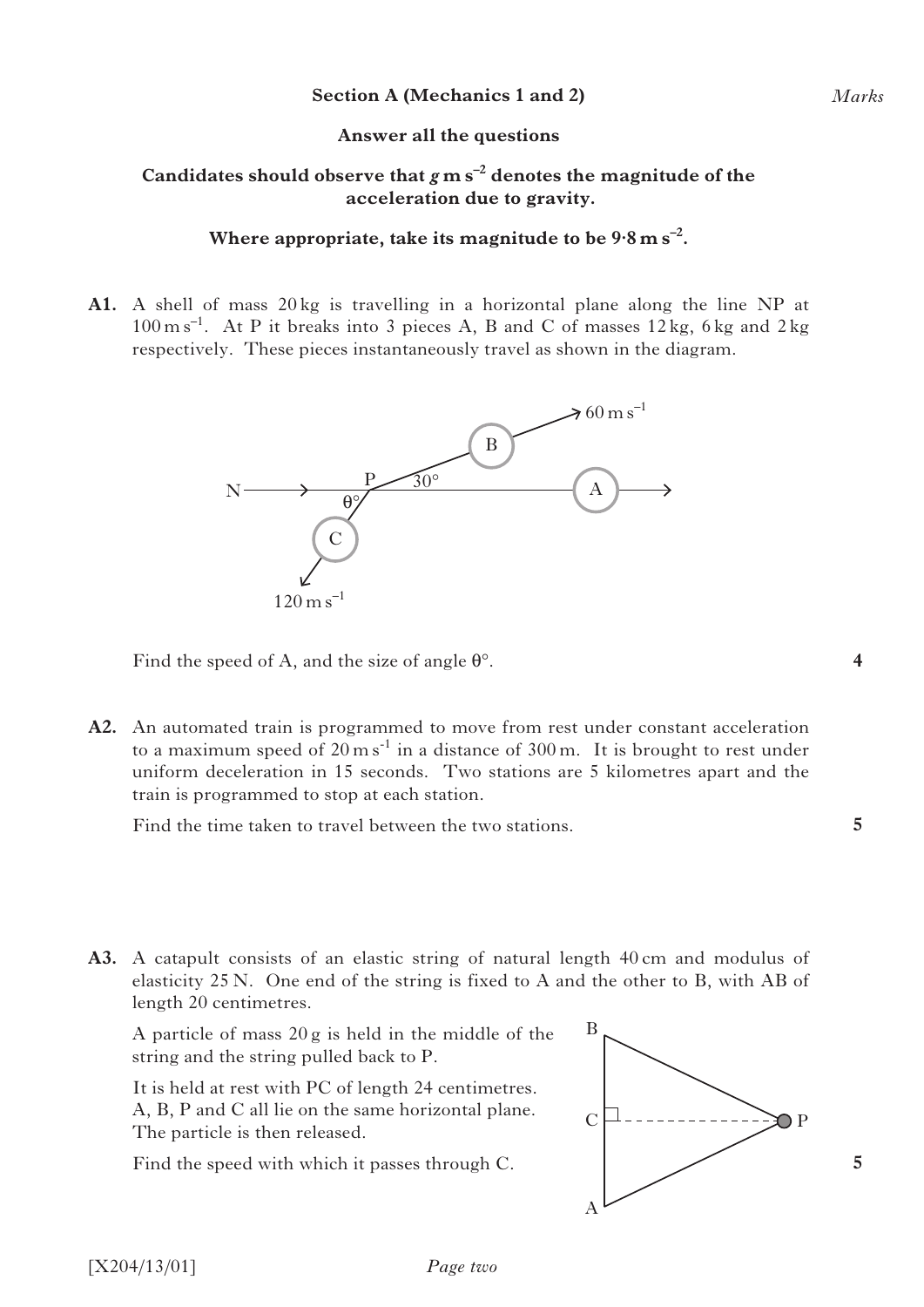**2**

**2**

**2**

**A4.** A lift and its occupants are limited to a mass of 1800 kg. It is to be drawn up and down a lift-shaft by an engine, using an inextensible cable.

A speed/time graph for the lift's ascent is shown.



- (*a*) Find the power of the engine when the lift is fully loaded and travelling with a constant speed.
- (*b*) Find the maximum power generated during the ascent.
- (*c*) Find the vertical distance travelled by the lift.

|  | A5. Two moons Bart and Casper complete circular orbits about a planet.                                       |  |
|--|--------------------------------------------------------------------------------------------------------------|--|
|  | Bart orbits with velocity $v_R$ m s <sup>-1</sup> and radius <i>r</i> metres.                                |  |
|  | Casper orbits with velocity $v_C$ m s <sup>-1</sup> and radius 2r metres.                                    |  |
|  | (a) Show that $v_R = \sqrt{2} v_c$ and find the relationship between the angular velocities<br>of the moons. |  |
|  | If Bart has a period of $n$ days, find the period of Casper's orbit.<br>(b)                                  |  |

You should assume that Newton's Inverse Square Law of Gravitation applies.

## **[Turn over**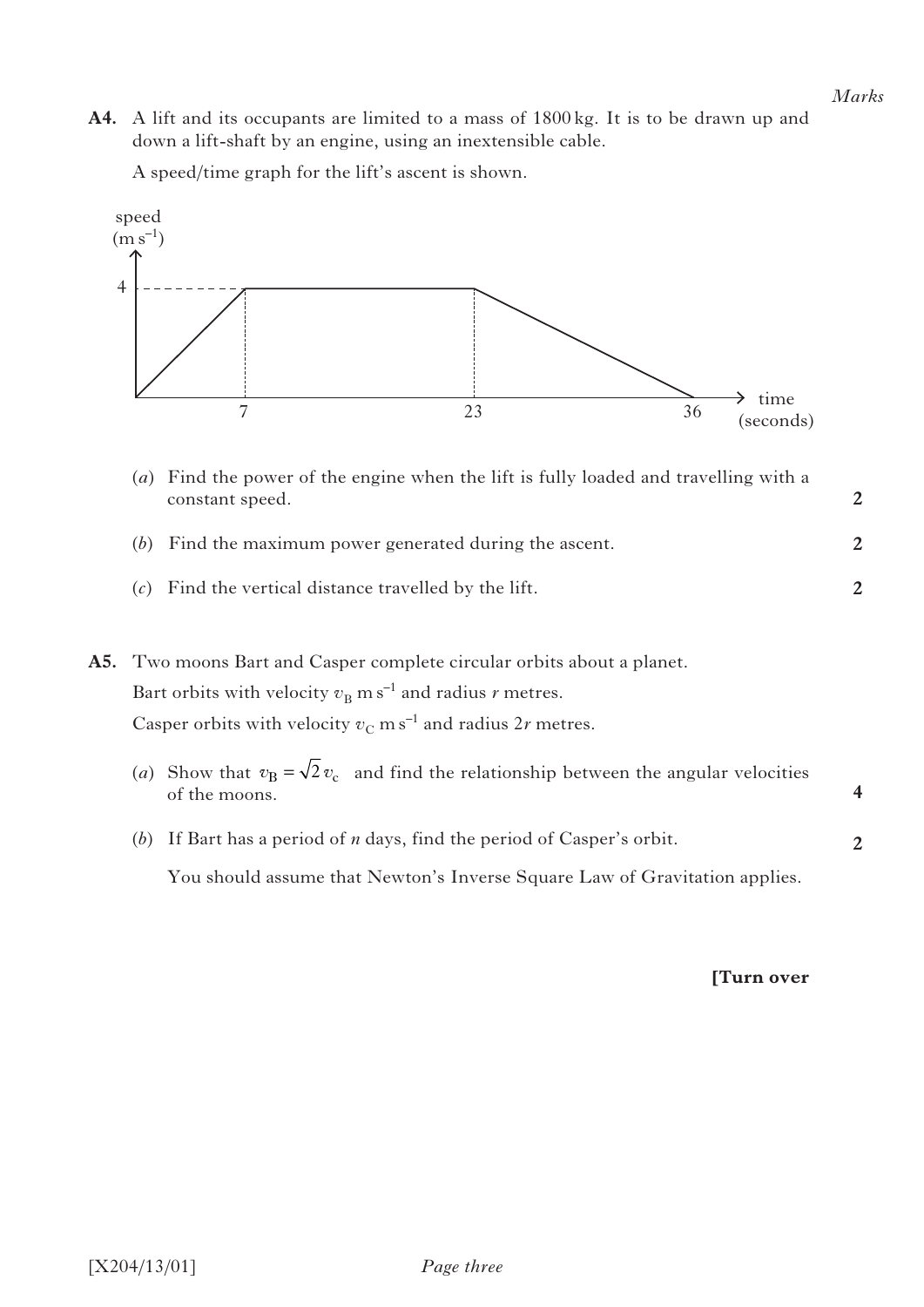**A6.** An acrobat of mass 60 kilograms starts her routine sitting on a platform P.

 She is holding a rope of length 4 metres which is attached to a fixed support Q on the same horizontal level as P.

 With the rope taut and horizontal, she drops off the platform and swings in a circular arc.

When she has swung through  $120^{\circ}$  she lets go of the rope.

(*a*) Show that her speed on the point of release is approximately  $8.24 \text{ m s}^{-1}$  and find the tension in the rope at that time

After letting go of the rope, she moves freely under gravity.

- (*b*) Find how far she rises before starting her descent.
- **A7.** At 3pm, a yacht is travelling with velocity  $(4\mathbf{i} + 20\mathbf{j})$  km hr<sup>-1</sup> while a trawler, positioned due north of the yacht, is travelling with a velocity  $(-3\mathbf{i} - 4\mathbf{j})$  km hr<sup>-1</sup>.

 If the closest they get to each other in the subsequent motion is 4·2 kilometres, find the time to the nearest minute when they are closest and how far apart they were originally.

- **A8.** A particle P of mass 3 kg falls from rest under gravity. Throughout its motion, it experiences a resistance of  $0.25v^2$  newtons per unit mass, where *v* is the speed in metres per second at time *t*.
	- (*a*) Calculate the distance travelled by the body in reaching a speed of  $5 \text{ m s}^{-1}$ .

 A second particle Q, of mass 5 kg, starts from rest at the origin and moves in a horizontal straight line with acceleration  $2t$  **i** ms<sup>-2</sup>, where *t* is the time in seconds from the start of the motion and **i** is the unit vector in the direction of motion.

 (*b*) Given that the work done by the total force acting on Q during the first *a* seconds is equal to that done by the particle P in reaching its speed of  $5 \text{ m s}^{-1}$ , calculate the value of *a*.

**5**

**5**



**4**

**2**

**6**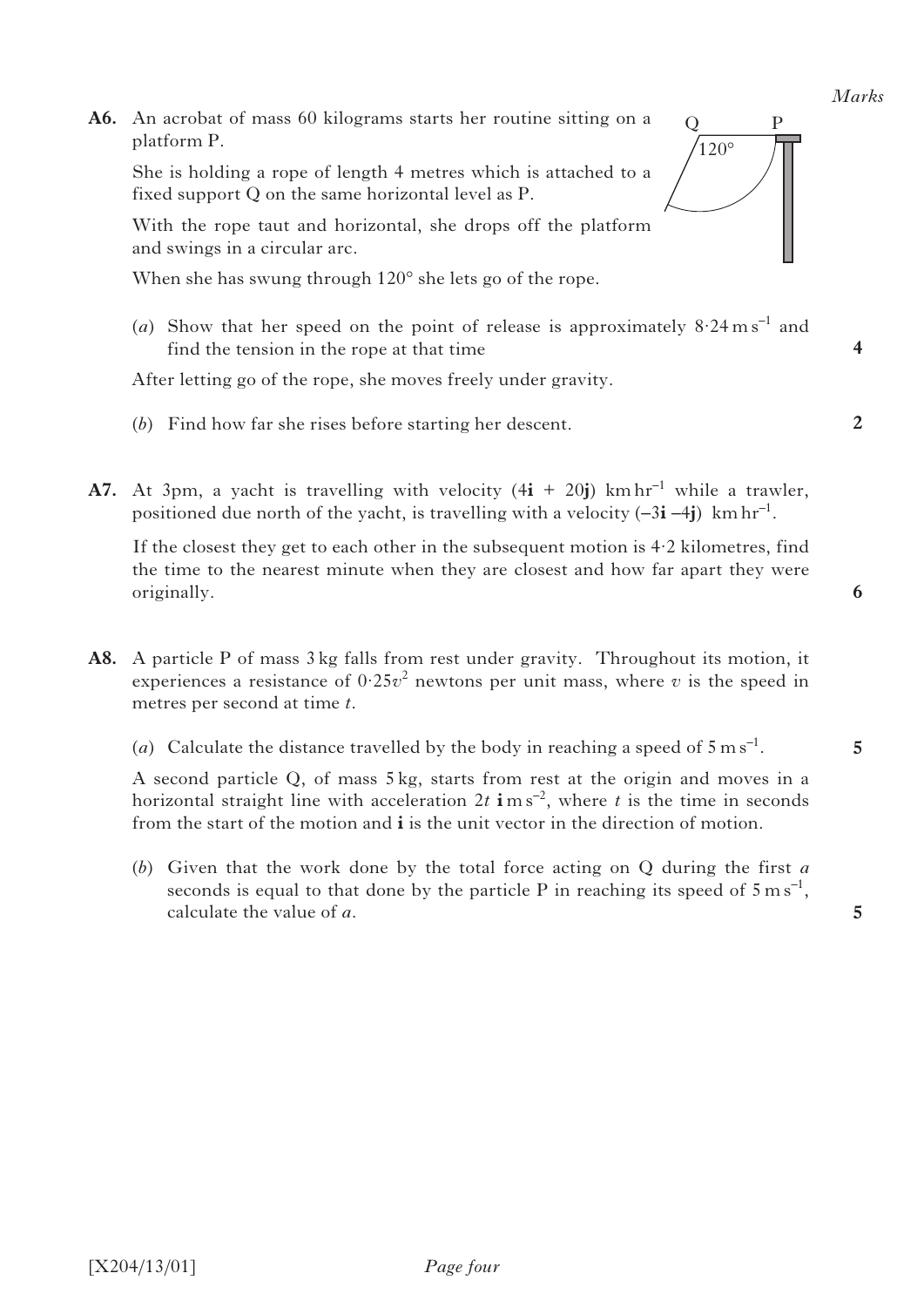**4**

**2**

**A9.** Two particles A and B of mass 30 grams and 20 grams respectively are held on an inclined plane.

 A is below B and 2 metres from the bottom of the slope.

 The particles are joined by a taut, light inextensible string of length 25 cm which is parallel to the line of greatest slope of the plane.

 The plane is inclined at 30° to the horizontal. Contact between particle A and the plane is smooth while the coefficient of friction between



B and the plane is 0·5. The particles are released from rest and move down the slope.

- (*a*) (i) Find the tension in the string and the acceleration of the particles.
	- (ii) Calculate the speed of B at the instant when it reaches the original position of A.

 When B reaches the original position of A the string snaps and the two particles travel independently down the slope.

 (*b*) Calculate the time interval between A and B reaching the bottom of the slope. **4**

**[Turn over**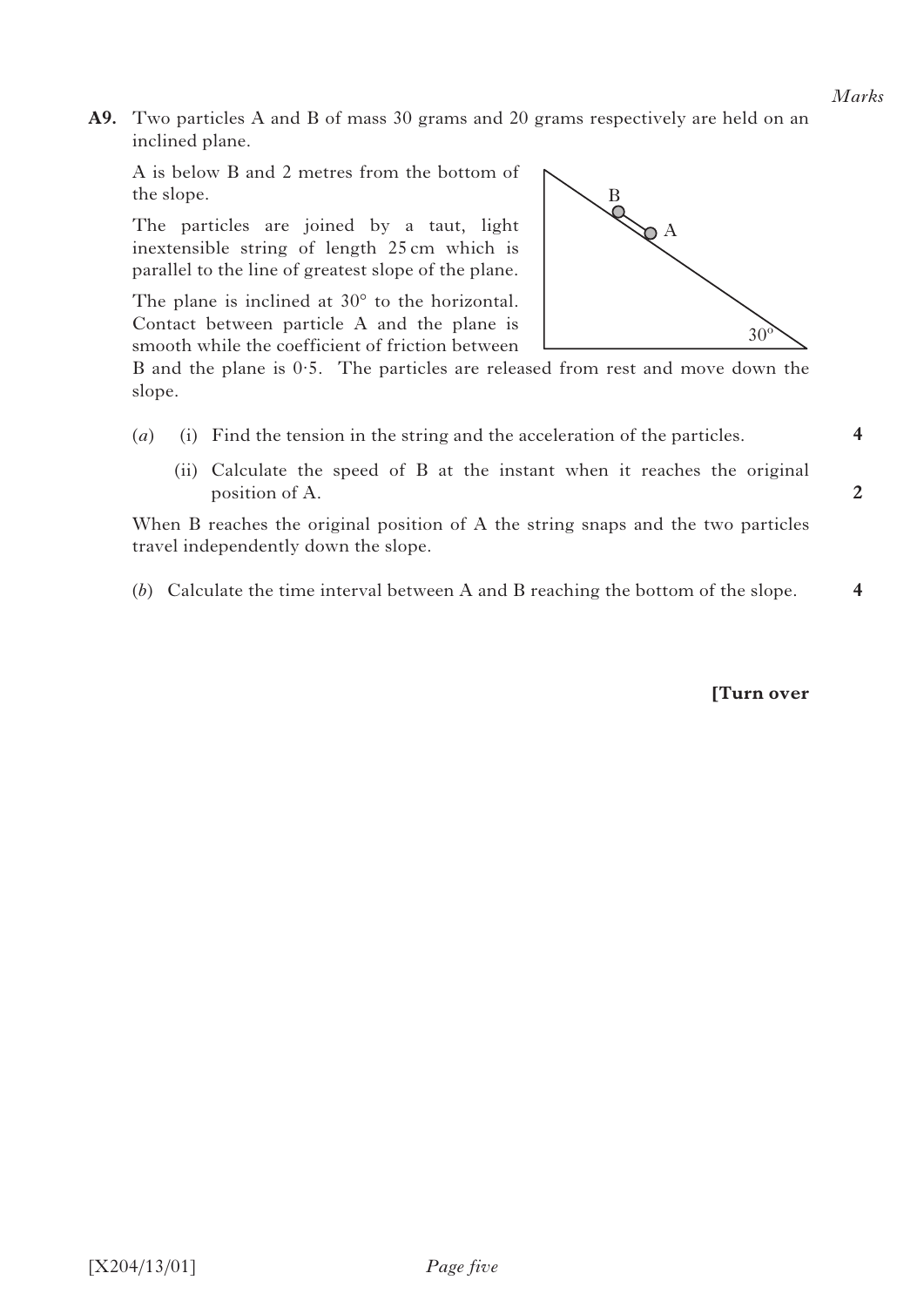**4**

**4**

**2**

**A10.** Two light elastic springs, each of natural length *l* metres are attached to a particle *S* of mass *m* kg. The particle initially lies in equilibrium on a smooth horizontal table, with the springs attached to two fixed points P and Q, a distance of 3*l* metres apart as shown in the diagram.



 The spring attached at P has modulus of elasticity *mg* newtons and the spring attached at Q has modulus of elasticity 3 *mg* newtons.

(*a*) Show that, in equilibrium, the distance  $PS = \frac{7}{4}l$ .

S is then moved along the line PQ so that  $PS = \frac{3}{4}l$  and is then released from rest at this point.

- (*b*) (i) By finding in terms of *l* the extensions in PS and QS when the particle is *x* metres from its equilibrium position, show that the particle subsequently moves with simple harmonic motion.
	- (ii) Show that the maximum velocity of the particle can be written in the form  $k\sqrt{gl}$  and state the value of *k*.

[*END OF SECTION A*]